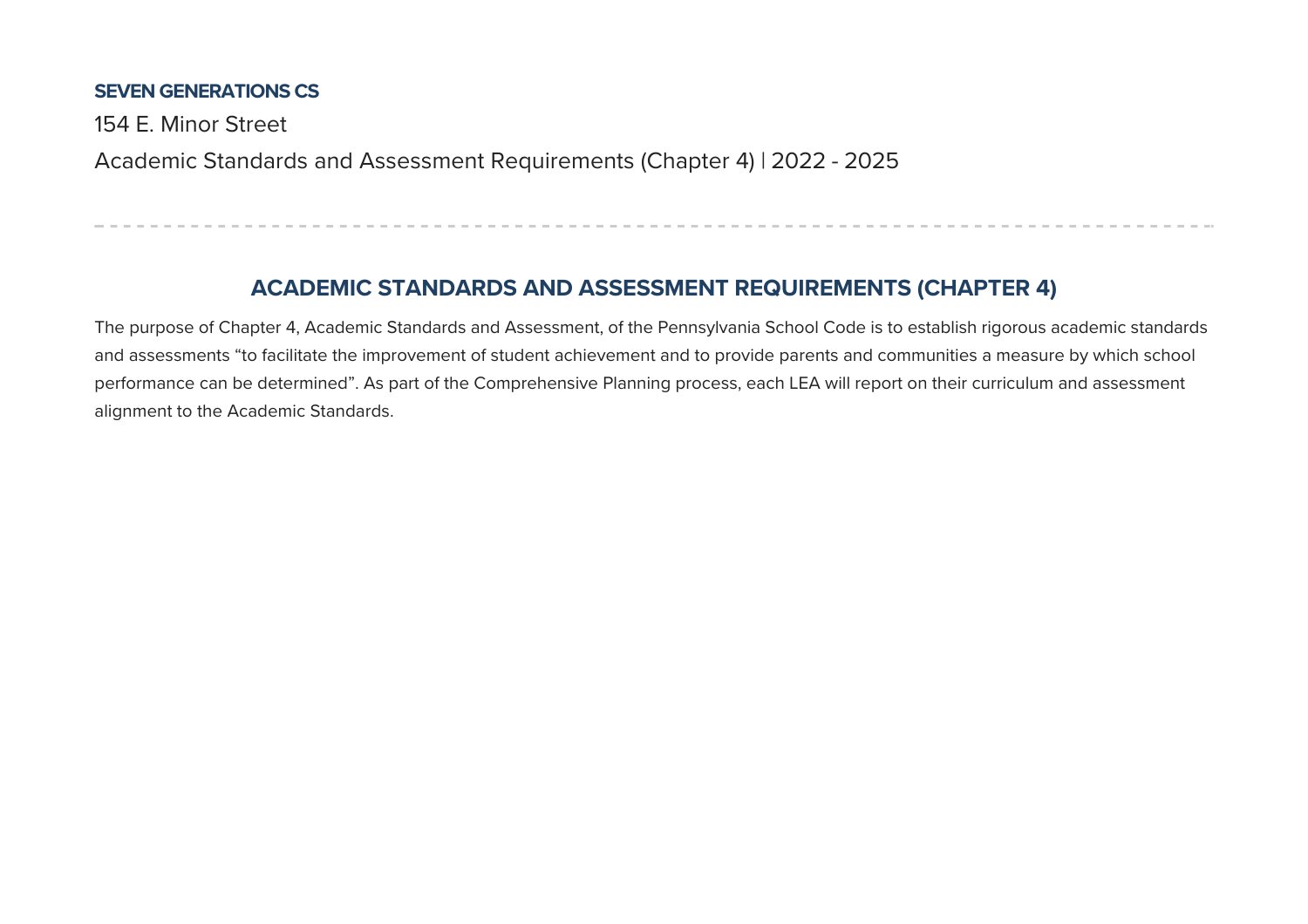### **ACADEMIC STANDARDS AND PLANNING**

Chapter 4 specifies the minimum curriculum requirements that are to be provided within each grade band.

A written curriculum framework specifies what and when content is taught for each subject within the LEA. In this section, LEAs identify whether a written curriculum exists for each subject area and in what grade spans the subject is taught.

| <b>Chapter 4</b><br><b>Curriculum and Instruction Requirements</b> | <b>Written Curriculum Framework</b> | <b>Taught within the Grade Span</b> |
|--------------------------------------------------------------------|-------------------------------------|-------------------------------------|
| <b>PA-Core English Language Arts</b>                               | K-2, 3-5, 6-8                       | K-2, 3-5, 6-8                       |
| <b>PA-Core Mathematics</b>                                         | K-2, 3-5, 6-8                       | K-2, 3-5, 6-8                       |
| <b>Science and Technology</b>                                      | K-2, 3-5, 6-8                       | K-2, 3-5, 6-8                       |
| <b>Environment and Ecology</b>                                     | K-2, 3-5, 6-8                       | K-2, 3-5, 6-8                       |
| <b>Civics and Government</b>                                       | K-2, 3-5, 6-8                       | K-2, 3-5, 6-8                       |
| <b>Economics</b>                                                   | K-2, 3-5, 6-8                       | K-2, 3-5, 6-8                       |
| Geography                                                          | K-2, 3-5, 6-8                       | K-2, 3-5, 6-8                       |
| <b>History</b>                                                     | K-2, 3-5, 6-8                       | K-2, 3-5, 6-8                       |
| <b>Arts and Humanities</b>                                         | K-2, 3-5, 6-8                       | K-2, 3-5, 6-8                       |
| Health, Safety, and Physical Education                             | K-2, 3-5, 6-8                       | K-2, 3-5, 6-8                       |
| <b>Family and Consumer Sciences</b>                                | K-2, 3-5, 6-8                       | K-2, 3-5, 6-8                       |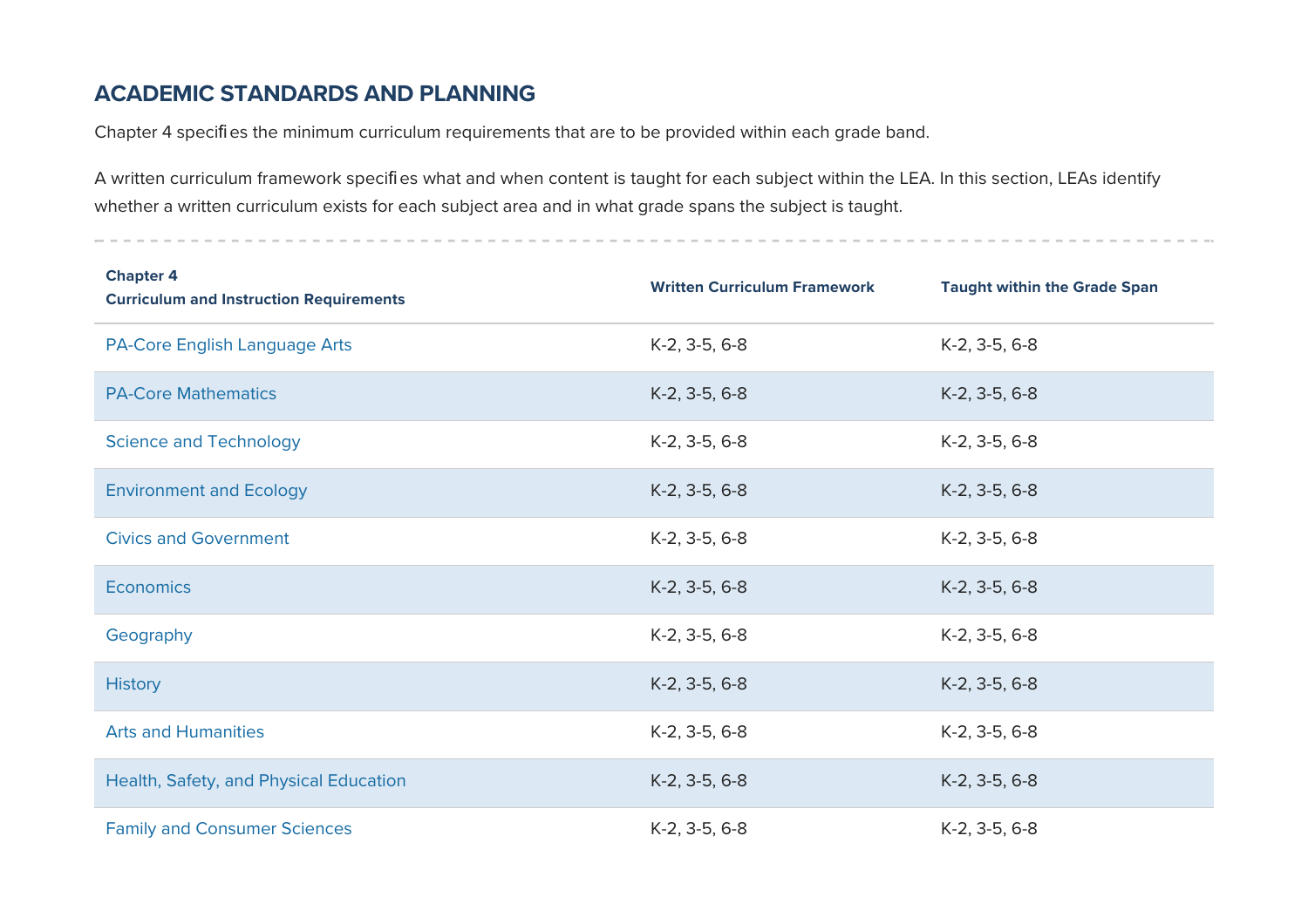| <b>Chapter 4</b><br><b>Curriculum and Instruction Requirements</b> | <b>Written Curriculum Framework</b> | <b>Taught within the Grade Span</b> |
|--------------------------------------------------------------------|-------------------------------------|-------------------------------------|
| Reading and Writing for Science and Technical Subjects             | $K-2, 3-5, 6-8$                     | $K-2$ , 3-5, 6-8                    |
| Reading and Writing for History and Social Studies                 | $K-2$ , 3-5, 6-8                    | $K-2, 3-5, 6-8$                     |
| <b>Career Education and Work</b>                                   | $K-2$ , 3-5, 6-8                    | $K-2$ , 3-5, 6-8                    |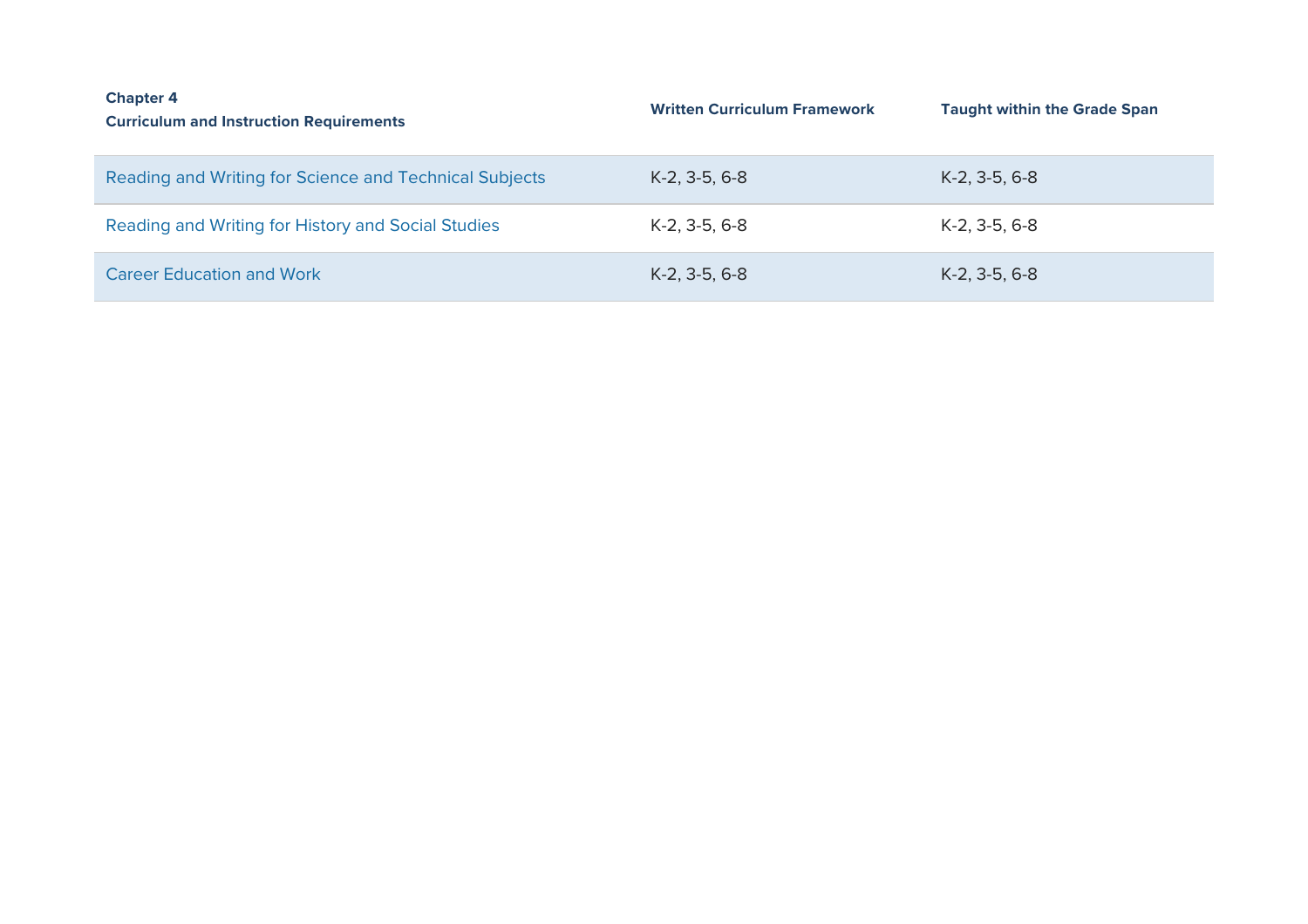### **ASSURANCES: STANDARDS ALIGNMENT**

The academic standards are benchmark measures that define what students should know and be able to do at specified grade levels beginning in grade 3. The standards are promulgated as state regulations. As such, they must be used as the basis for curriculum and instruction in Pennsylvania's public schools.

| <b>Standards</b>                                                                                   | Yes/No     |
|----------------------------------------------------------------------------------------------------|------------|
| A. Grade K-2 locally developed curriculum is aligned to PA Core/Academic Content Standards         | <b>Yes</b> |
| B. Grade 3-5 locally developed curriculum is aligned to PA Core/Academic Content Standards         | Yes        |
| C. Grade 6-8 locally developed curriculum is aligned to PA Core/Academic Content Standards         | Yes        |
| D. Grade 9-12 locally developed curriculum is aligned to PA Core/Academic Content Standards        | <b>No</b>  |
| E. Our LEA has a standardized format for mapping LEA curriculum to the PA Core/Academic Standards. | Yes        |

1. Describe your LEA's process for reviewing alignment to the PA Academic Standards and evaluating and updating the written curriculum. Include timelines and personnel involved.

SGCS has the practice of conducting an independent program evaluation on a 5-year cycle. Inclusive in this is an evaluation of the alignment to PA Academic Standards. Data from the evaluation is utilized to identify any standard gaps. SGCS takes appropriate steps to update the written curriculum and instructional implementation to ensure standards at each grade level are adequately and appropriately addressed.

2. List resources, supports or models that are used in developing and aligning curriculum.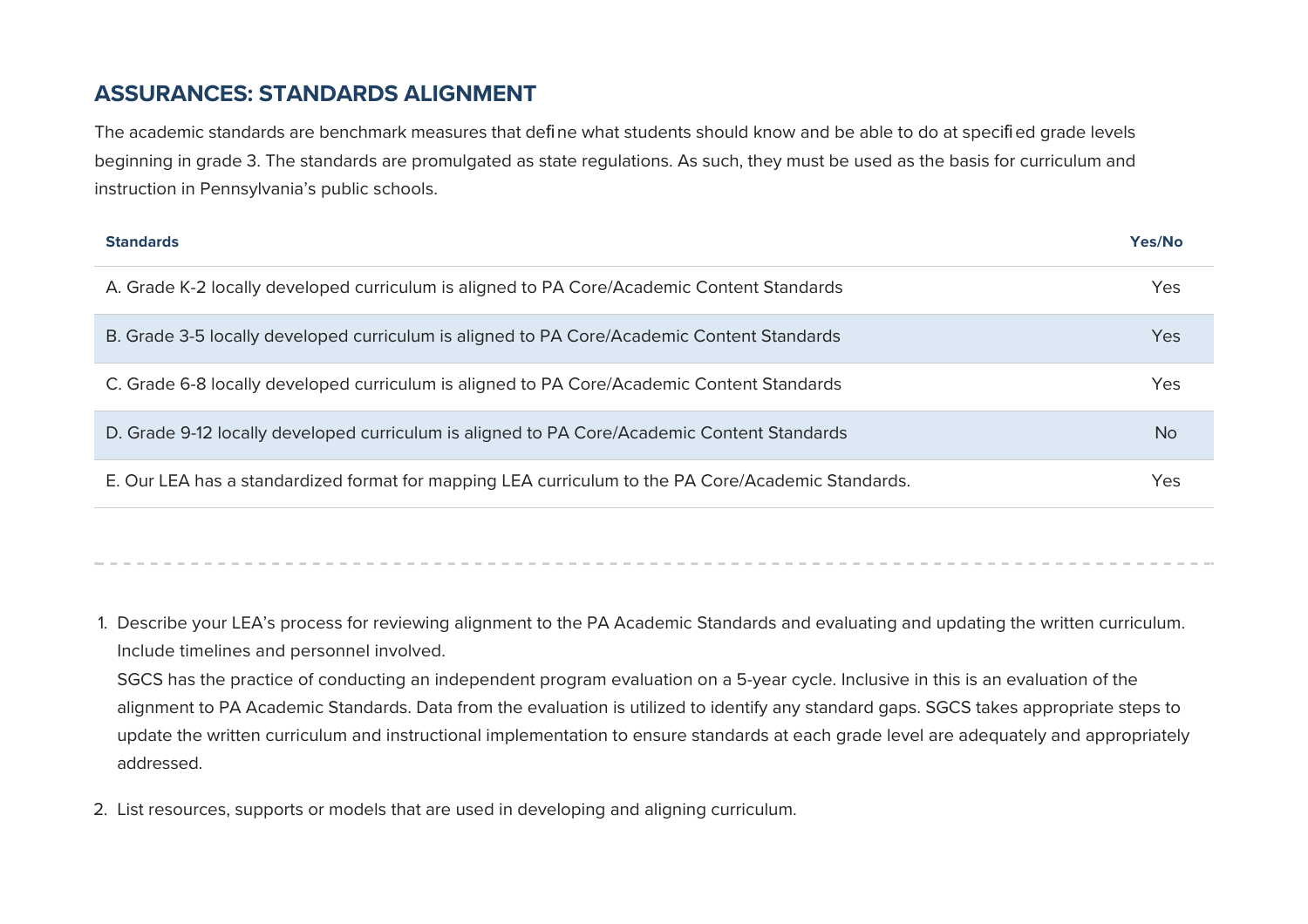All adopted curricular resources are properly researched and vetted for PA Standards alignment in advance of their implementation. This is accomplished through a committee composed of leadership and teacher stakeholders. SGCS utilizes the local intermediate unit (CLIU21) as a support identifying, developing, and aligning curriculum.

3. How does the LEA ensure that all teachers have access to the written curriculum and needed instructional materials? Explain. All teachers have access to the written curriculum both in print and digitally. SGCS has regular inventories of all curricular resources.

Based on the responses above, would aligning locally developed curriculum to the academic standards be a priority in your comprehensive plan? Yes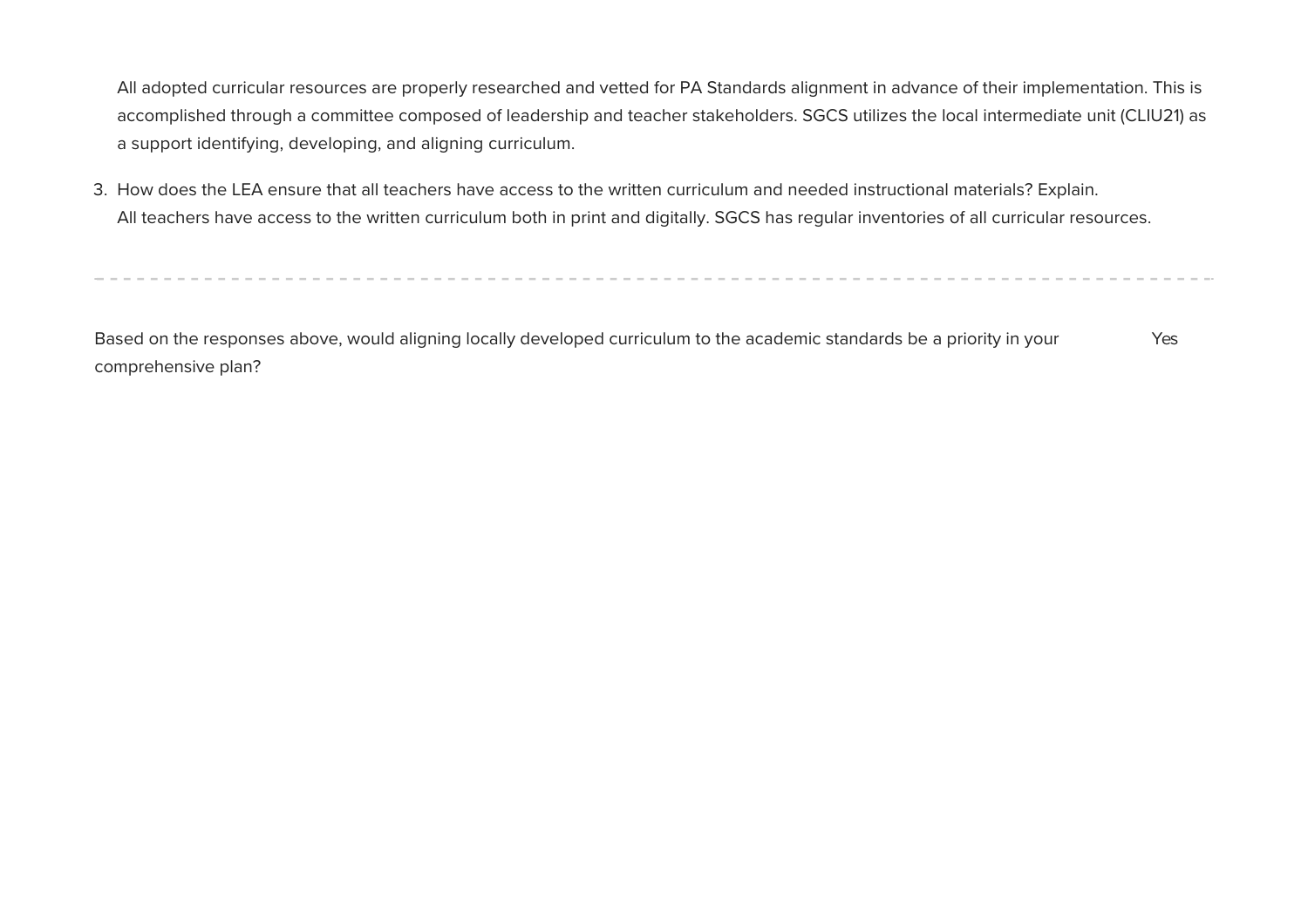### **ASSURANCES: CURRICULUM AND INSTRUCTION**

Chapter 4 establishes that public education provides planned instruction. As defined by Chapter 4, planned instruction is the instruction offered by a school entity based upon a written plan to enable students to achieve the academic standards under § 4.12 (relating to academic standards) and any additional academic standards as determined by the school entity.

| <b>Standards</b>                                                                                                                                                               | Yes/No     |
|--------------------------------------------------------------------------------------------------------------------------------------------------------------------------------|------------|
| A. LEA develops/maintains a standard format that includes scope, sequence, and pacing.                                                                                         | Yes        |
| B. Essential content is developed from PA Core/Academic Content Standards.                                                                                                     | Yes        |
| C. Content, resources, activities, and estimated instructional time are devoted to achieving the PA Core/Academic or Alternate<br><b>Content Standards.</b>                    | Yes        |
| D. Consistency and continuity between planned courses, instructional units, and interdisciplinary studies around the PA<br>Core/Academic or Alternate Content Standards exist. | Yes        |
| E. Courses and units of study are developed from measurable outcomes and/or objectives.                                                                                        | <b>Yes</b> |
| F. Course objectives to be achieved by all students are identified.                                                                                                            | Yes        |
| G. Evidence of measurement procedures for the success of the objectives of a planned course, instructional unit, or<br>interdisciplinary studies exists.                       | Yes        |

1. What is your LEA's approved cycle for reviewing the locally developed curriculum? SGCS has the practice of conducting an independent program evaluation on a 5-year cycle. Inclusive in this is an evaluation of the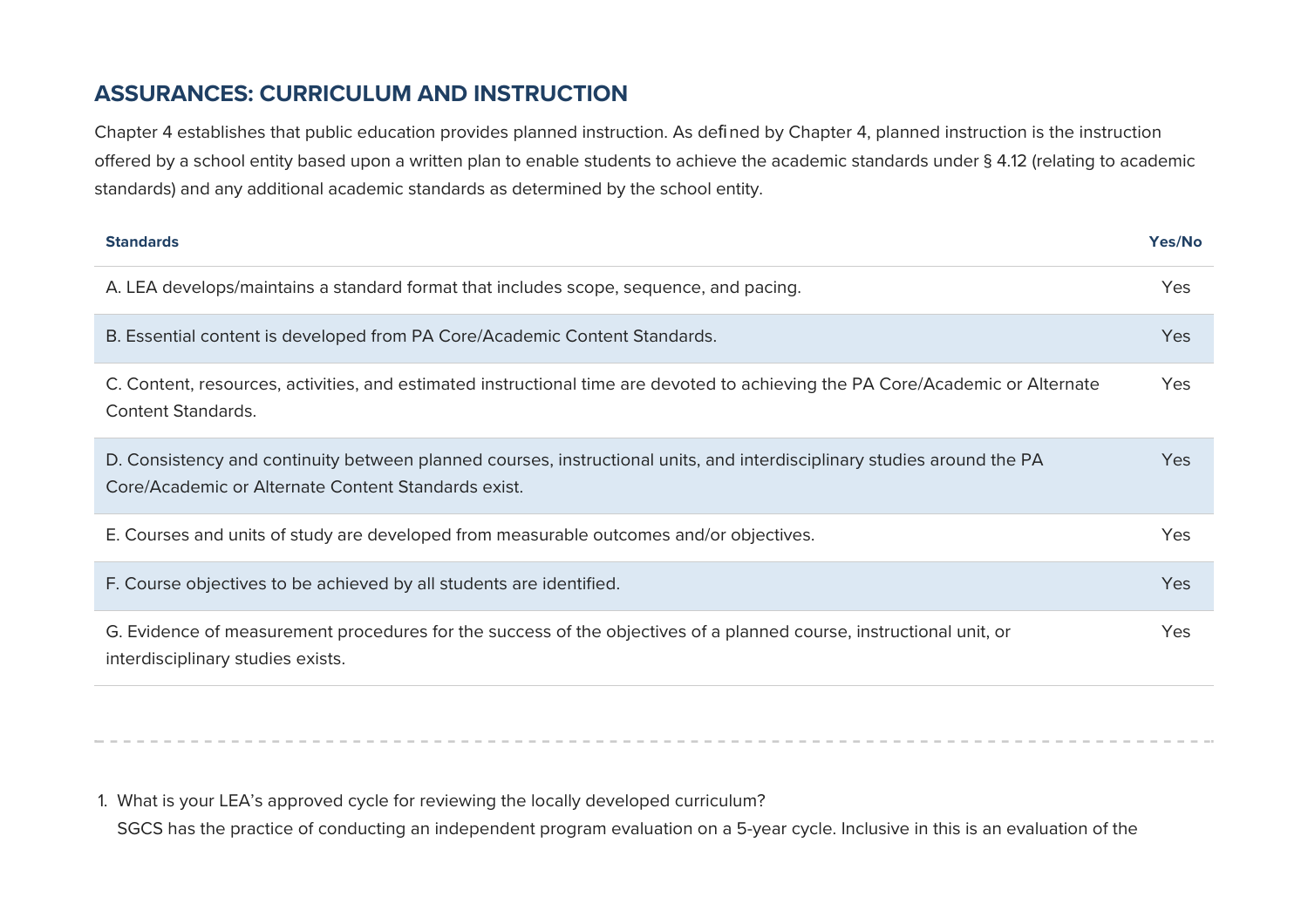alignment to PA Academic Standards. Data from the evaluation is utilized to identify any standard gaps. SGCS takes appropriate steps to update the written curriculum and instructional implementation to ensure standards at each grade level are adequately and appropriately addressed.

2. What is your LEA's intent to revise the locally developed curriculum during this comprehensive plan cycle? SGCS plans to continue to follow our 5-year cycle of continuous improvement.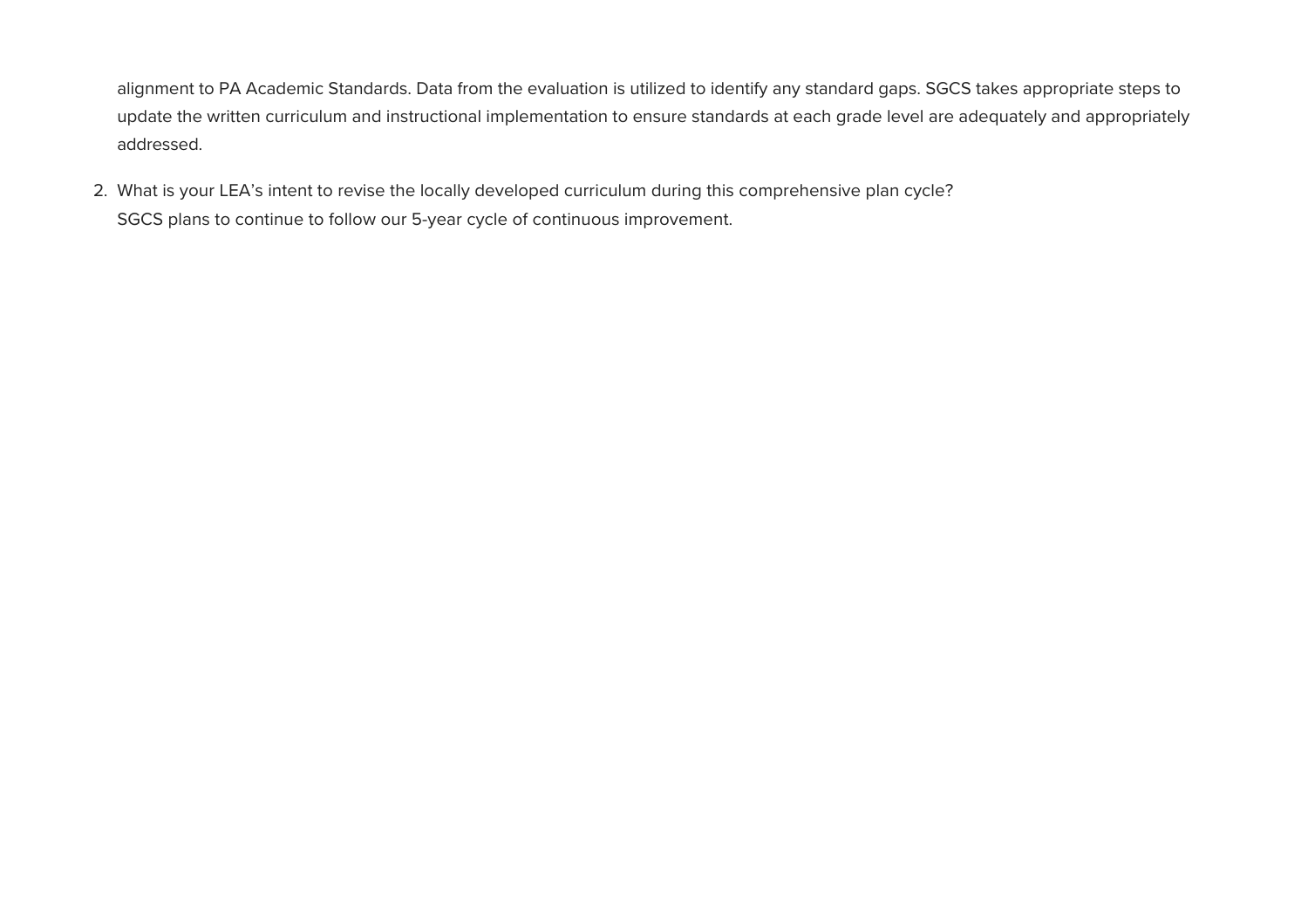# **ASSURANCES: CURRICULUM AND INSTRUCTION (CONTINUED)**

# **ACT 13**

Act 13 states that all professional employees must be evaluated once a year and temporary professional employees must be evaluated twice a year. Act 13 classifies educators as Classroom Professionals, Non-Teaching Principals, and Principals.

Assess the strengths, challenges, and trends of the classroom/school environments and instructional practices within your LEA.

Check if Act 13 is not used in educator evaluations (Charter/Cyber Charter School's only).

on

- 1. What percentage of the educators, who will be evaluated under Act 13, fall into each of the following categories? (Total percent sum of the 4 response boxes should equal 100%)
	- a. Data Available Classroom Teachers
	- b. Non-Data Available Classroom Teachers
	- c. Non-Teaching Professionals
	- d. Principals

Total

 $\Omega$ 

2. On what observational components are classroom teachers rated the highest at the elementary/middle/high school level? (choose one in each domain)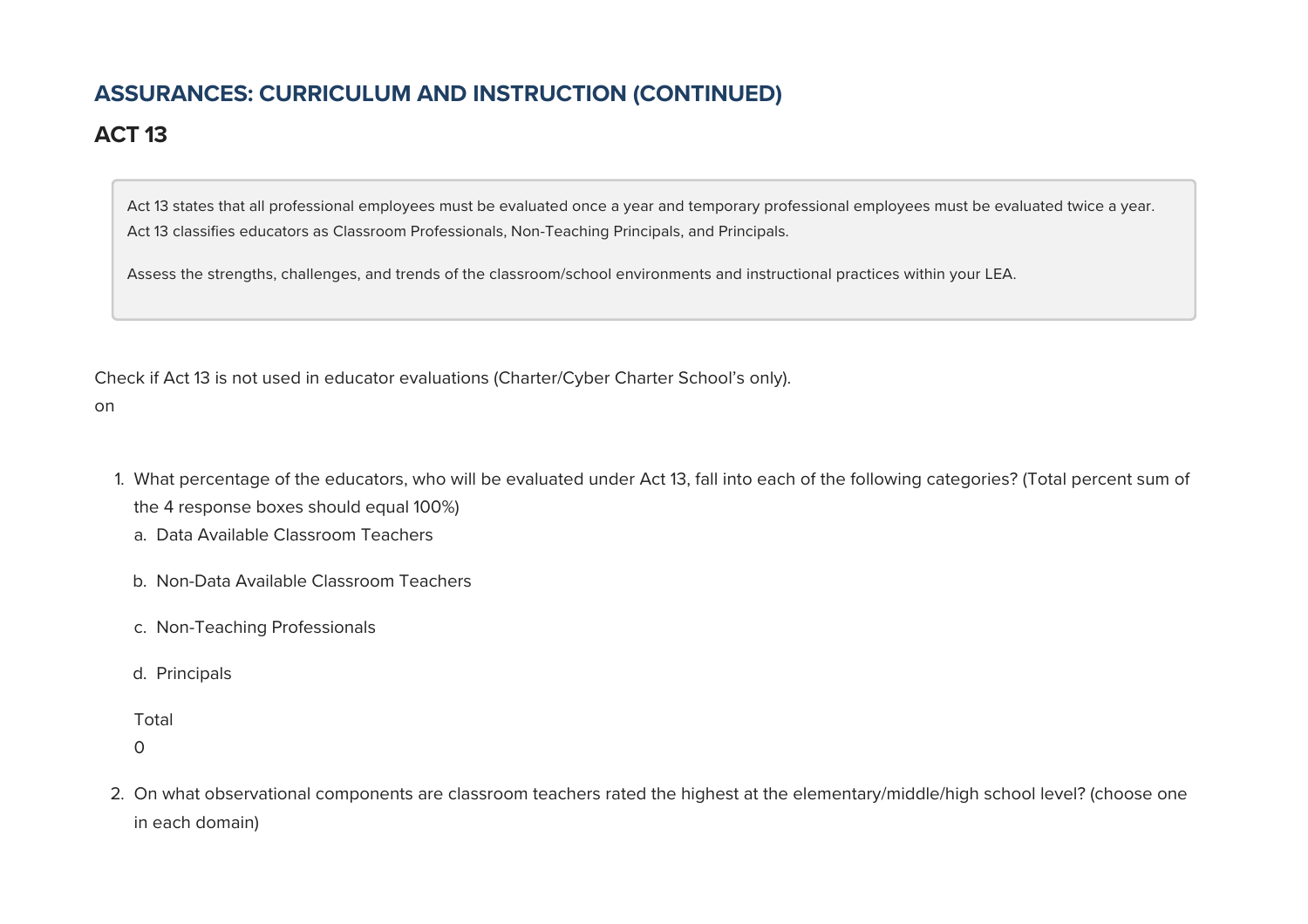|                                                          | <b>Elementary School</b>                                | <b>Middle School</b> | <b>High School</b> |
|----------------------------------------------------------|---------------------------------------------------------|----------------------|--------------------|
| Domain 1: Planning and<br><b>Preparation</b>             | 1a: Demonstrating Knowledge<br>of Content and Pedagogy  | Does Not Apply       | Does Not Apply     |
| <b>Domain 2: The Classroom</b><br><b>Environment</b>     | 2a: Creating an Environment<br>of Respect and Rapport   | Does Not Apply       | Does Not Apply     |
| Domain 3: Instruction                                    | 3c: Engaging Students in<br>Learning                    | Does Not Apply       | Does Not Apply     |
| <b>Domain 4: Professional</b><br><b>Responsibilities</b> | 4d: Participating in a<br><b>Professional Community</b> | Does Not Apply       | Does Not Apply     |

- 3. What action steps will be implemented to build upon the strengths found in the classroom teacher observations? SGCS utilizes identified teacher distinguished in the above domains in a variety of ways to further build capacity within the organization. These include model teacher observation opportunities, professional development workshop facilitator, need-based projects development, and a teacher mentorship.
- 4. On what observational components are classroom teachers rated the lowest at the elementary/middle/high school level? (choose one in each domain)

|                                               | <b>Elementary School</b>                    | <b>Middle School</b> | <b>High School</b> |
|-----------------------------------------------|---------------------------------------------|----------------------|--------------------|
| Domain 1: Planning and<br>Preparation         | 1f: Designing Student<br>Assessments        | Does Not Apply       | Does Not Apply     |
| <b>Domain 2: The Classroom</b><br>Environment | 2c: Managing Classroom<br><b>Procedures</b> | Does Not Apply       | Does Not Apply     |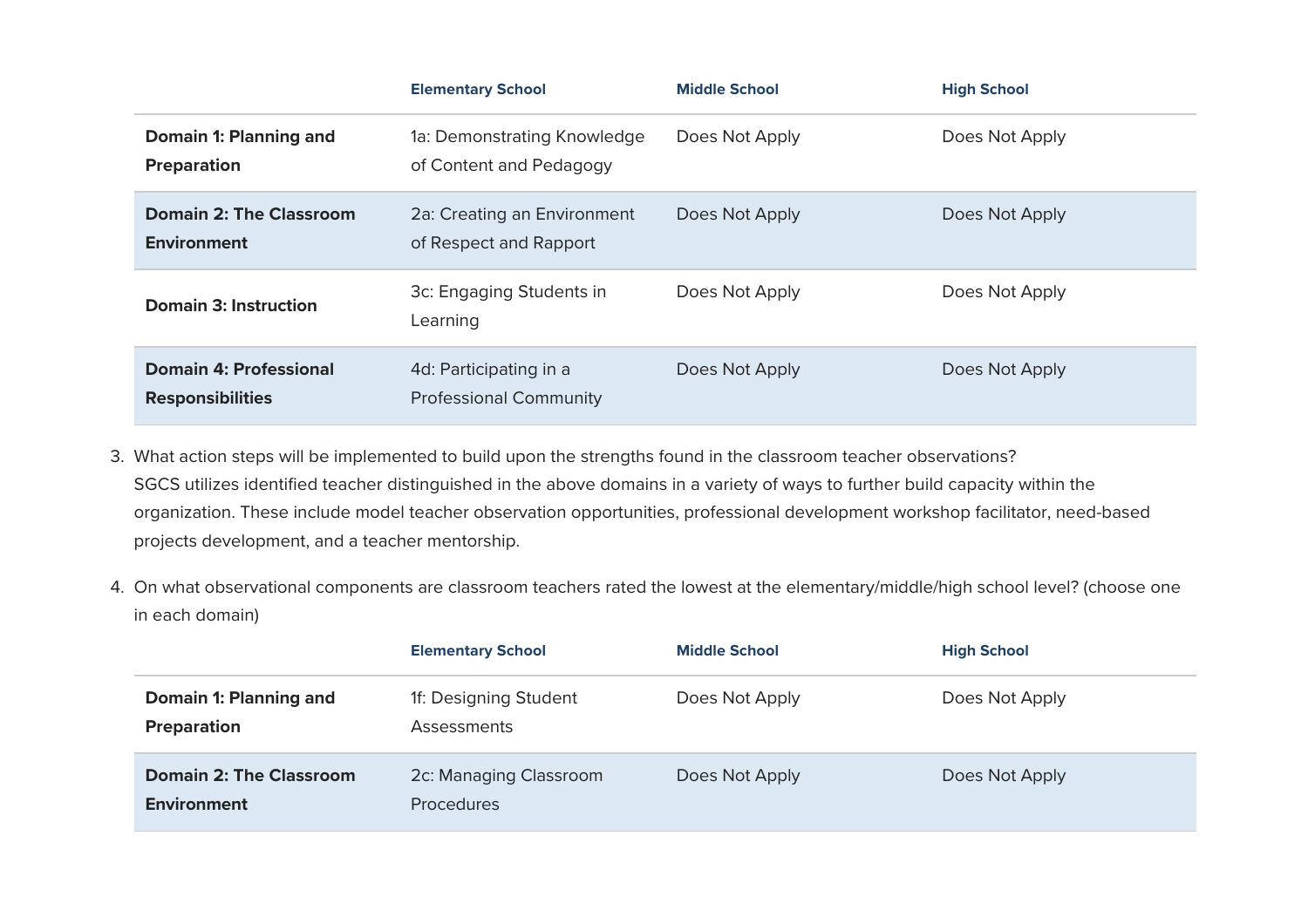|                                                          | <b>Elementary School</b>                                  | <b>Middle School</b> | <b>High School</b> |
|----------------------------------------------------------|-----------------------------------------------------------|----------------------|--------------------|
| <b>Domain 3: Instruction</b>                             | 3b: Using Questioning and<br><b>Discussion Techniques</b> | Does Not Apply       | Does Not Apply     |
| <b>Domain 4: Professional</b><br><b>Responsibilities</b> | 4f: Showing Professionalism                               | Does Not Apply       | Does Not Apply     |

- 5. What action steps will be implemented to improve the challenges found in the classroom teachers observations? Teachers with identified needs in specific areas are supported by teachers identified as distinguished in the same category or categories. Supports include model teacher observation opportunities, professional development opportunities, and teacher mentor assignment. During post-observation conferences, individualized supports may be identified and outlined in a teacher improvement plan targeted at supporting the teacher in gaining skills in the area of need.
- 6. In planning for the implementation of Act 13, what information would be used to determine the LEA Selected Measures and Principal Performance Goals? How will those goals be determined?

| <b>Goals Set</b>                        | <b>Comments/Considerations</b>                                                   |  |
|-----------------------------------------|----------------------------------------------------------------------------------|--|
| <b>Provided at the district level</b>   | Goals are determined based on a needs assessment informed by<br>evaluation data. |  |
| <b>Provided at the building level</b>   | Goals are determined based on a needs assessment informed by<br>evaluation data. |  |
| <b>Provided at the grade level</b>      | Goals are determined based on a needs assessment informed by<br>evaluation data. |  |
| <b>Provided within the content area</b> | Goals are determined based on a needs assessment informed by<br>evaluation data. |  |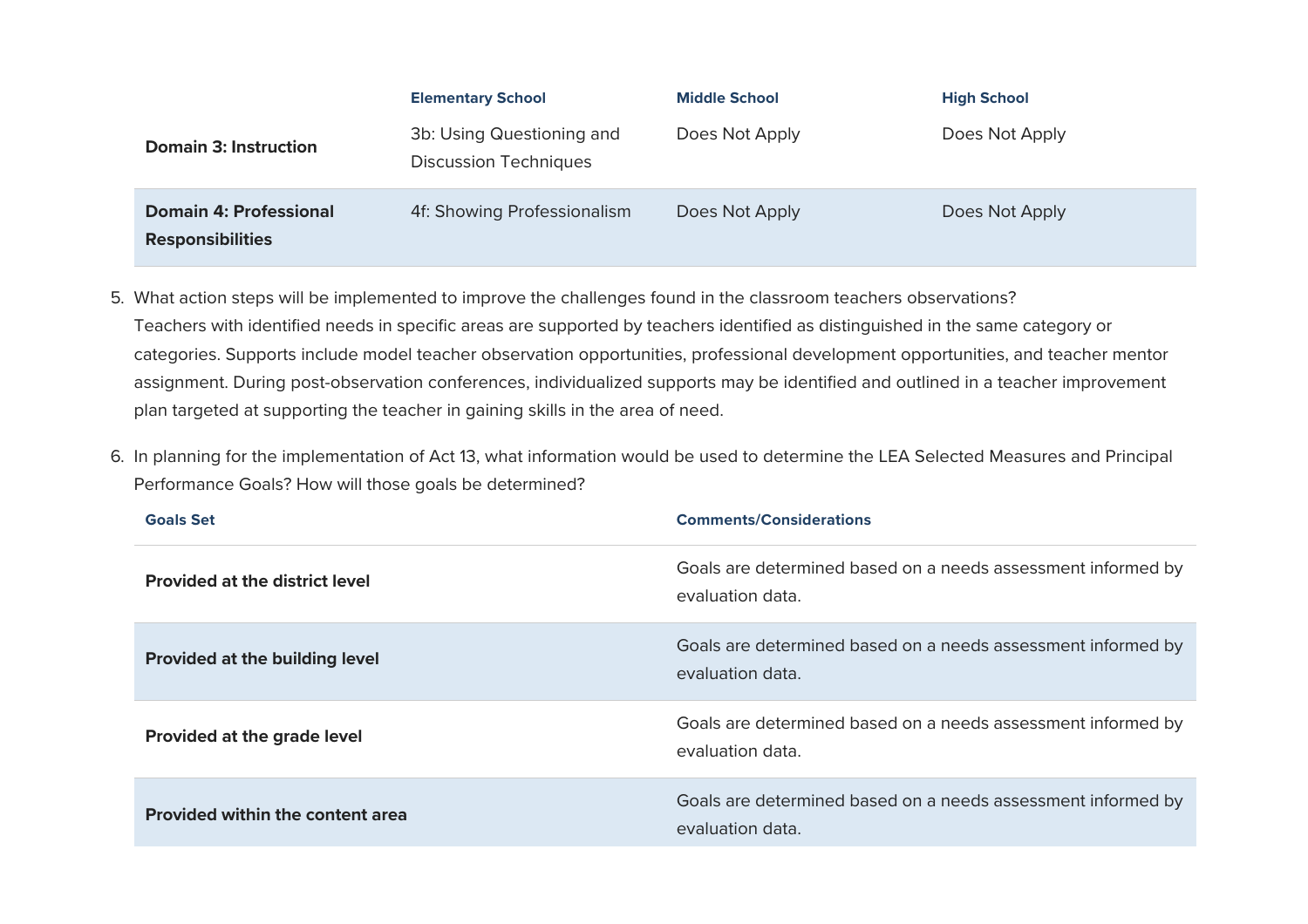| <b>Goals Set</b>            | <b>Comments/Considerations</b>                                                   |
|-----------------------------|----------------------------------------------------------------------------------|
|                             |                                                                                  |
| Individual teacher choice   | Goals are determined based on a needs assessment informed by<br>evaluation data. |
| Other (state what other is) | N/A                                                                              |

7. What student performance evidence or artifacts will classroom teachers use to measure the progress and effectiveness of meeting the set goals? (include all those classified as classroom teachers)

| <b>Evidence</b>                                                    | <b>Grades/Content Area</b>                                             | <b>Comments</b>                                       |
|--------------------------------------------------------------------|------------------------------------------------------------------------|-------------------------------------------------------|
| <b>Locally Developed School District Rubric</b>                    | Locally develop school rubric across<br>grade levels and content areas | Aligned to curricular standards                       |
| <b>District-Designed Measure &amp; Examination</b>                 | Standardized benchmark data across<br>content areas and grade levels.  | Universal screener                                    |
| <b>Nationally Recognized Standardized Test</b>                     | N/A                                                                    | N/A                                                   |
| <b>Industry Certification Examination</b>                          | N/A                                                                    | N/A                                                   |
| <b>Student Projects Pursuant to Local</b><br><b>Requirements</b>   | Student performance artifacts across<br>content areas and grade levels | Related to grade-level specific curricular<br>studies |
| <b>Student Portfolios Pursuant to Local</b><br><b>Requirements</b> | Student performance artifacts cross<br>content areas and grade levels  | Related to grade-level specific curricular<br>studies |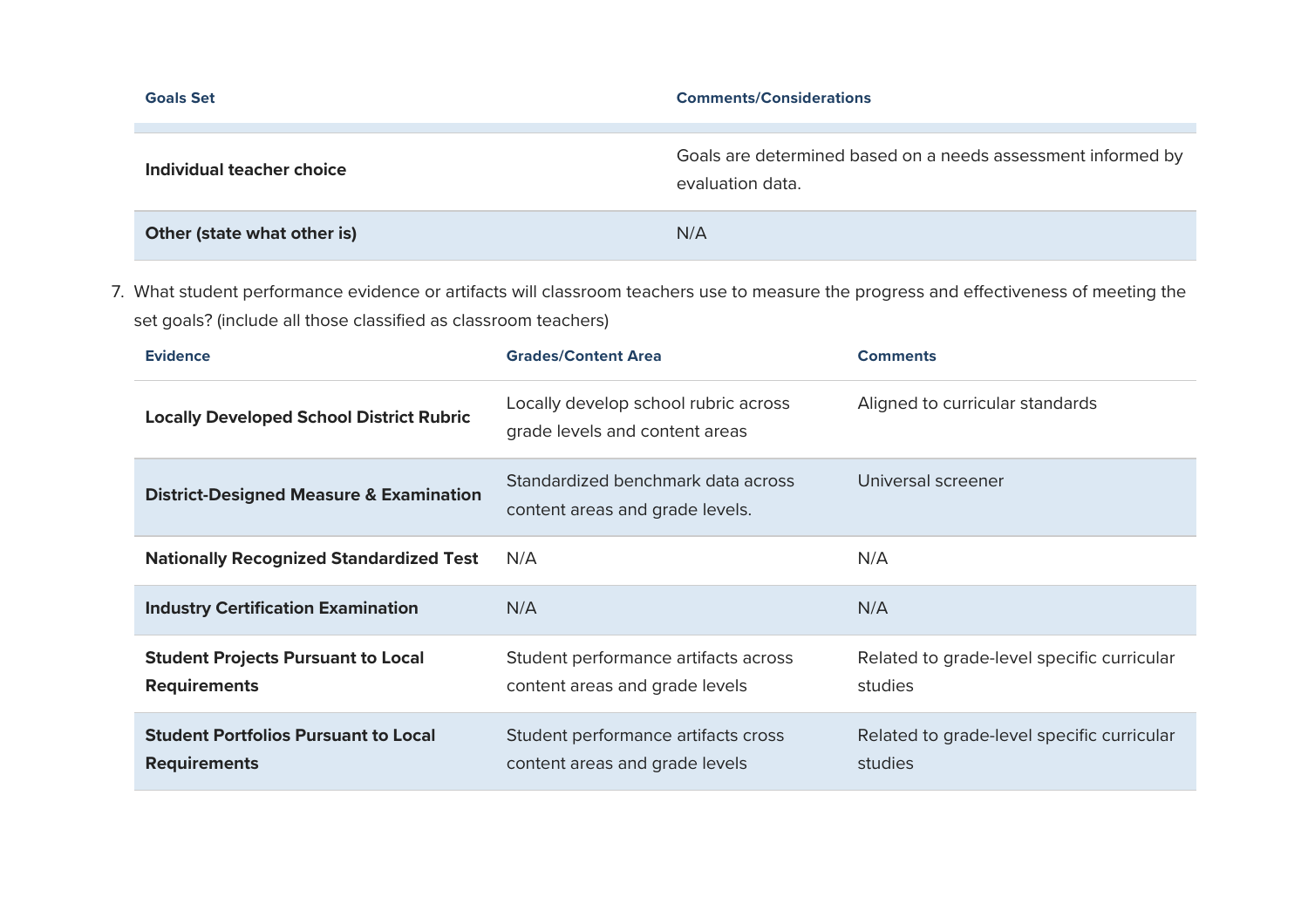| Based on the responses above, would written curriculum be a priority in your comprehensive plan?      | Yes |
|-------------------------------------------------------------------------------------------------------|-----|
| Based on the responses above, would instructional practices be a priority in your comprehensive plan? | Yes |

#### **ASSESSMENT**

Chapter 4, Section 4.52, indicates that each school entity shall design an assessment system to do the following:

- Determine the degree to which students are achieving academic standards under Section 4.12 (relating to academic standards).
- Use assessment results to improve curriculum and instructional practices and to guide instructional strategies.
- Provide information requested by the Department regarding the achievement of academic standard.
- Provide summary information, including results of assessments under this section, to the general public regarding the achievement of students.

| Assessment                                                                           |       |       | <b>Type of Assessment</b> |           |
|--------------------------------------------------------------------------------------|-------|-------|---------------------------|-----------|
| STAR early literacy, STAR Reading, STAR Math                                         |       |       | <b>Benchmark</b>          |           |
|                                                                                      | $K-2$ | $3-5$ | $6 - 8$                   | $9-12$    |
| <b>Frequency or Date Given</b>                                                       |       |       |                           |           |
| September, November, February, May                                                   | Yes   | Yes   | Yes                       | <b>No</b> |
| Assessment                                                                           |       |       | <b>Type of Assessment</b> |           |
| Next Steps in Guided Reading (Develomental Reading Assessment), Math unit screeners, |       |       | Diagnostic                |           |
| local curriculum assessments                                                         |       |       |                           |           |
|                                                                                      |       |       |                           |           |
| Frequency or Date Given                                                              | $K-2$ | $3-5$ | $6 - 8$                   | $9-12$    |
| monthly                                                                              | Yes   | Yes   | Yes                       | Yes       |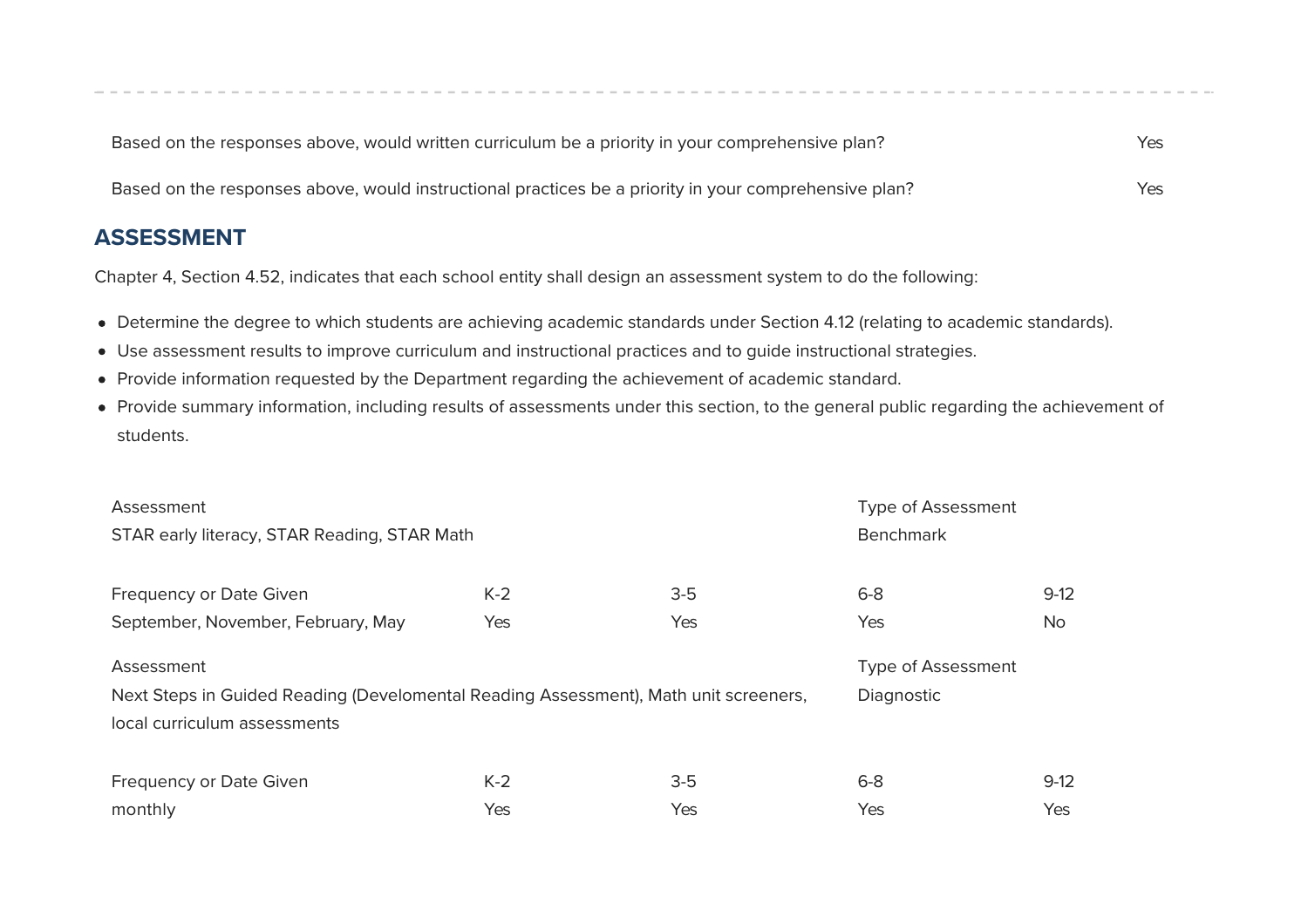| Assessment<br>Individualized progress monitoring in alignment with Tier 2 and Tier 3 programming |              |                    | <b>Type of Assessment</b><br>Diagnostic   |                     |
|--------------------------------------------------------------------------------------------------|--------------|--------------------|-------------------------------------------|---------------------|
| Frequency or Date Given<br>weekly or monthly, as determined by<br>progress monitoiring tool      | $K-2$<br>Yes | $3-5$<br>Yes       | $6-8$<br>Yes                              | $9-12$<br><b>No</b> |
| Assessment<br>Future Ready Index PDE reports                                                     |              |                    | <b>Type of Assessment</b><br>Summative    |                     |
| Frequency or Date Given<br>annual<br>Assessment<br><b>PSSA</b>                                   | $K-2$<br>Yes | $3-5$<br><b>No</b> | $6-8$<br>Yes<br><b>Type of Assessment</b> | $9-12$<br><b>No</b> |
| Frequency or Date Given<br>annually                                                              | $K-2$        | $3-5$<br>Yes       | $6-8$<br>Yes                              | $9-12$              |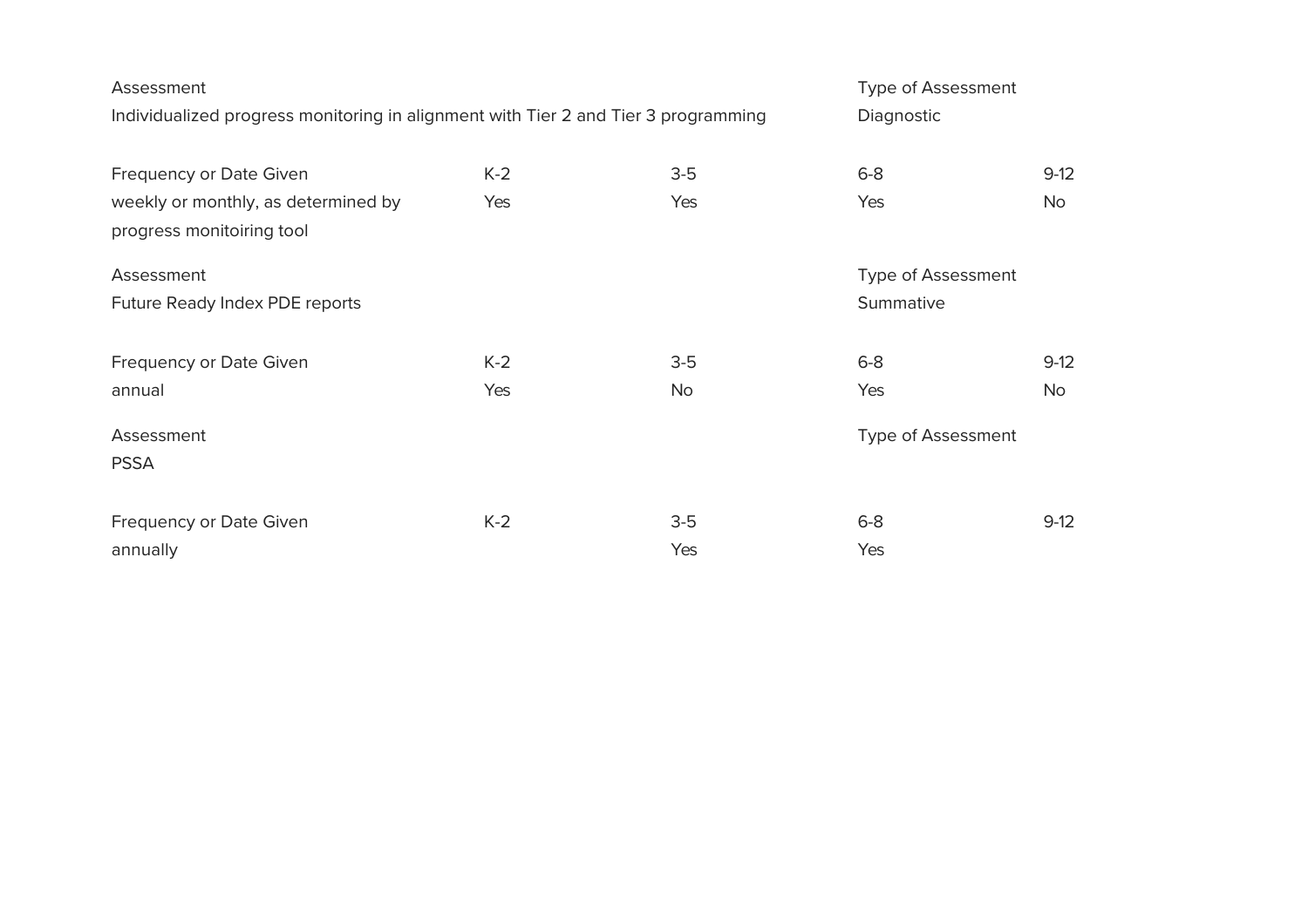#### **ASSESSMENT (CONTINUED)**

#### **EDUCATION AREAS OF CERTIFICATION**

A locally-selected assessment is one of the indicators used for the Future Ready PA Index's Grade 3 and/or Grade 7 Early Indicators of Success.

Future Ready PA Index's Grade 3 Early Indicators of Success – No Future Ready PA Index's Grade 7 Early Indicators of Success - No

#### **Describe how your LEA uses benchmark and/or diagnostic assessments in instructional practices?**

Universal screening allows us to quickly assess all students\* to identify who is and who is not at-risk for academic failure. It allows us to take the first steps to putting the proper interventions in place. The universal screening tools that we will use in most cases are the STAR early literacy, reading and math assessments. Universal screenings will take place four times a year: September baseline test, and three following benchmarks in late fall, early winter and end of year. . Once we have identified the students' various academic levels in reading, math, or both, we will administer a diagnostic assessment to help us (both classroom teachers and intervention specialists) plan differentiated instruction to meet all students' needs.. The Next Step in Guided Reading will be administered for Gr K- 6 (K\*beginning in Nov\*). Tier 2 and 3 students may receive additional testing using Reading A-Z running records and comprehension passages, Letterland phonics inventory, and other local assessments. For math, K-5 students will be assessed using Bridges unit screeners and Number Corner baseline assessments. Diagnosis takes place on an as-needed basis for individual at-risk students and is determined by the MTSS academic and or special education department. For those students identified as at-risk, Tier 2 and Tier 3, monthly progress monitoring in math and/or reading will be administered, using STAR, Letterland comprehensive phonics inventory, and/or Reading A-Z, and Bridges unit screeners. This will give us frequent information on at-risk students so that we can determine whether or not each of these students is receiving appropriate instruction and interventions and so that we can make the appropriate instructional changes if necessary. Special education teachers may assess students with SDIs more frequently or as indicated by their IEPs. Predictive assessments allow us to assess at various points in the school year where our students are relative to our grade level end-of-the-year goals, and are aligned to the PA Core Standards. STAR early literacy, reading, and math are our predictive assessments, and allow us to plan and modify our instruction in response to the status of our students relative to grade level standards. STAR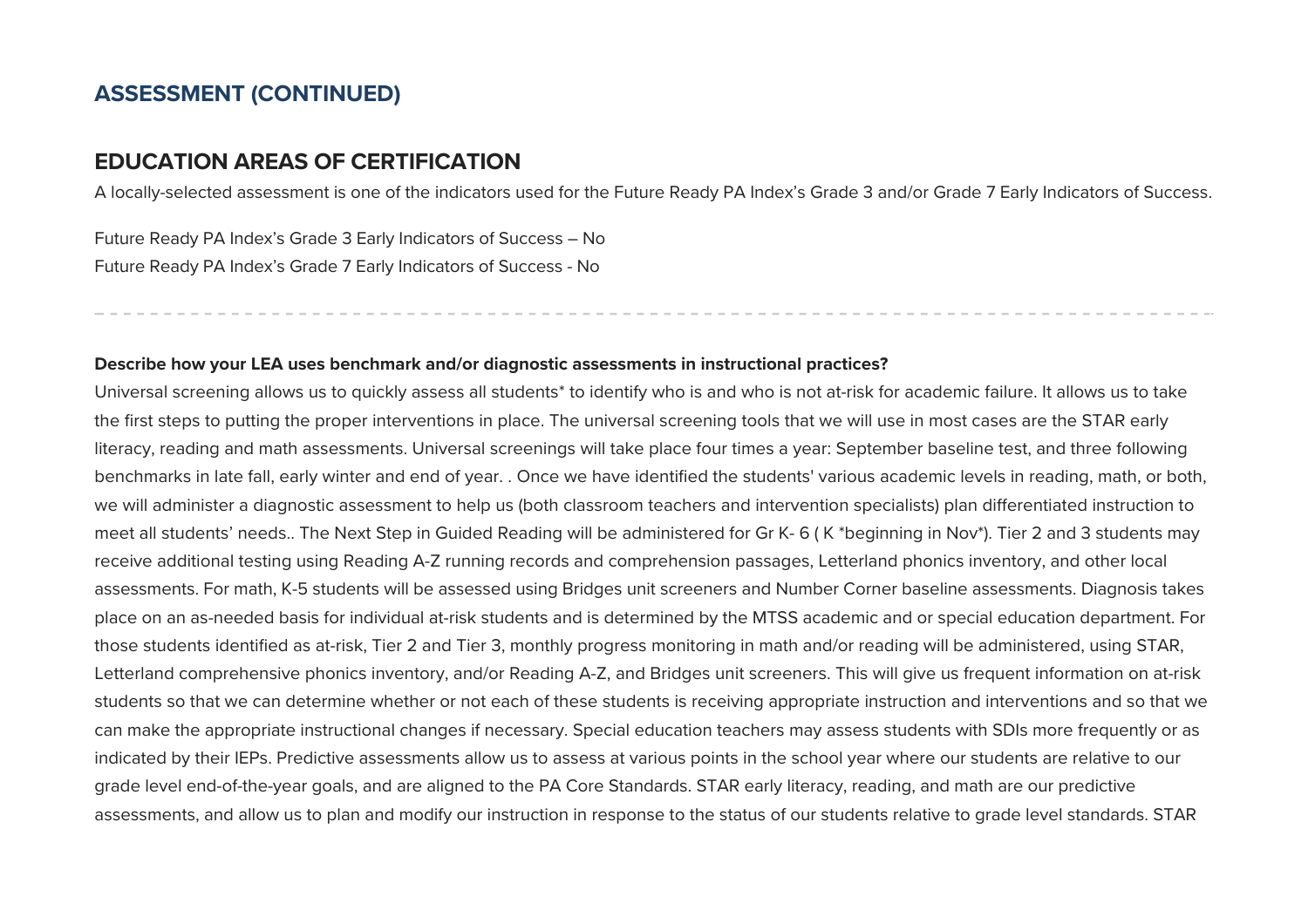early literacy, reading, and math are administered four times per year to all students in grades K-6.